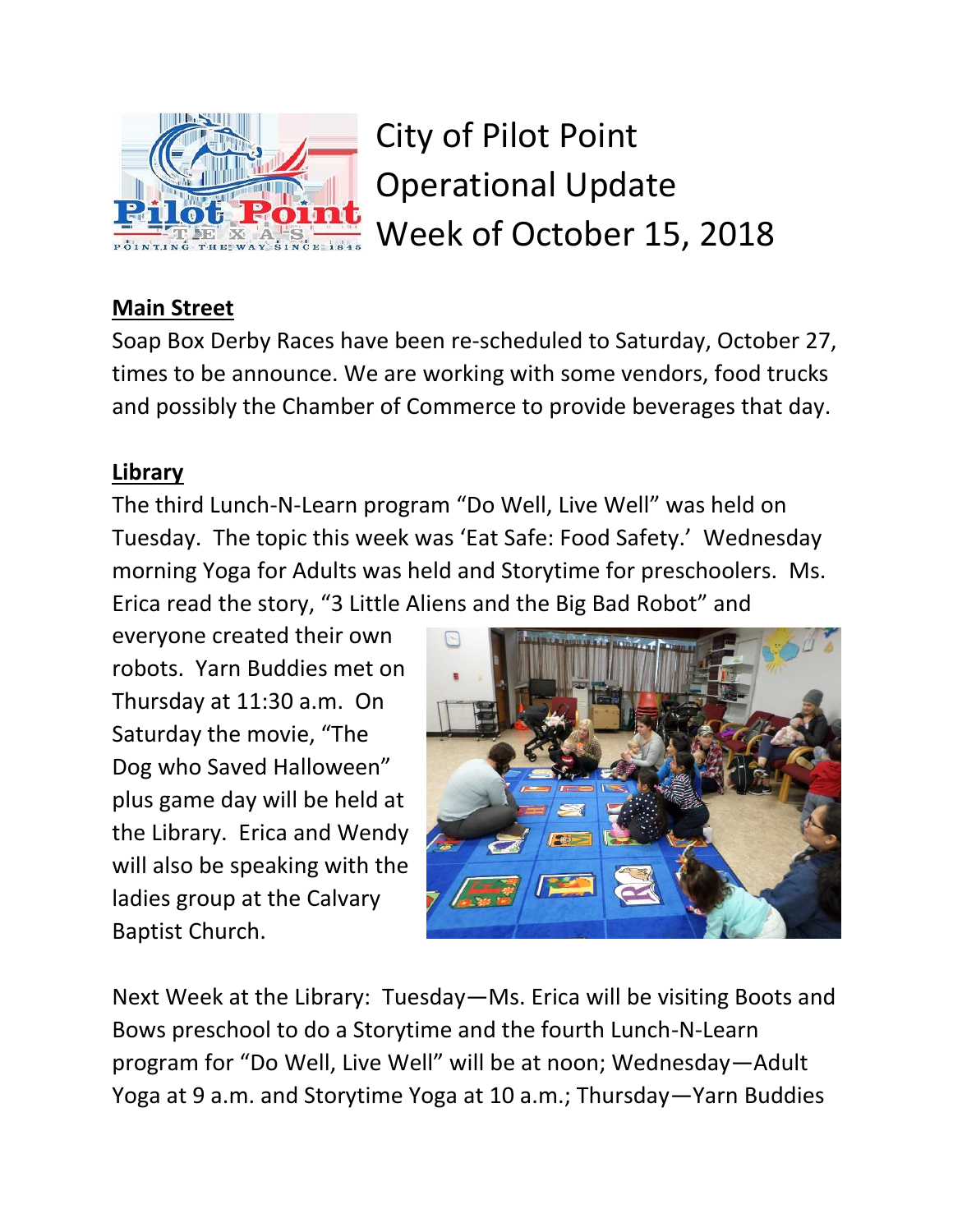at 11:30 a.m. and Ms. Erica will be doing a program at the PPISD extended day at 4 p.m.; Saturday—Soap Box Derby – Library closed.

#### **Fire Department**

As part of Fire Prevention Month the Fire Department has been visiting schools and day care centers in the area to promote fire prevention and safety.





Sparky also came out for Fire Prevention Month visiting Boots and Bows Daycare.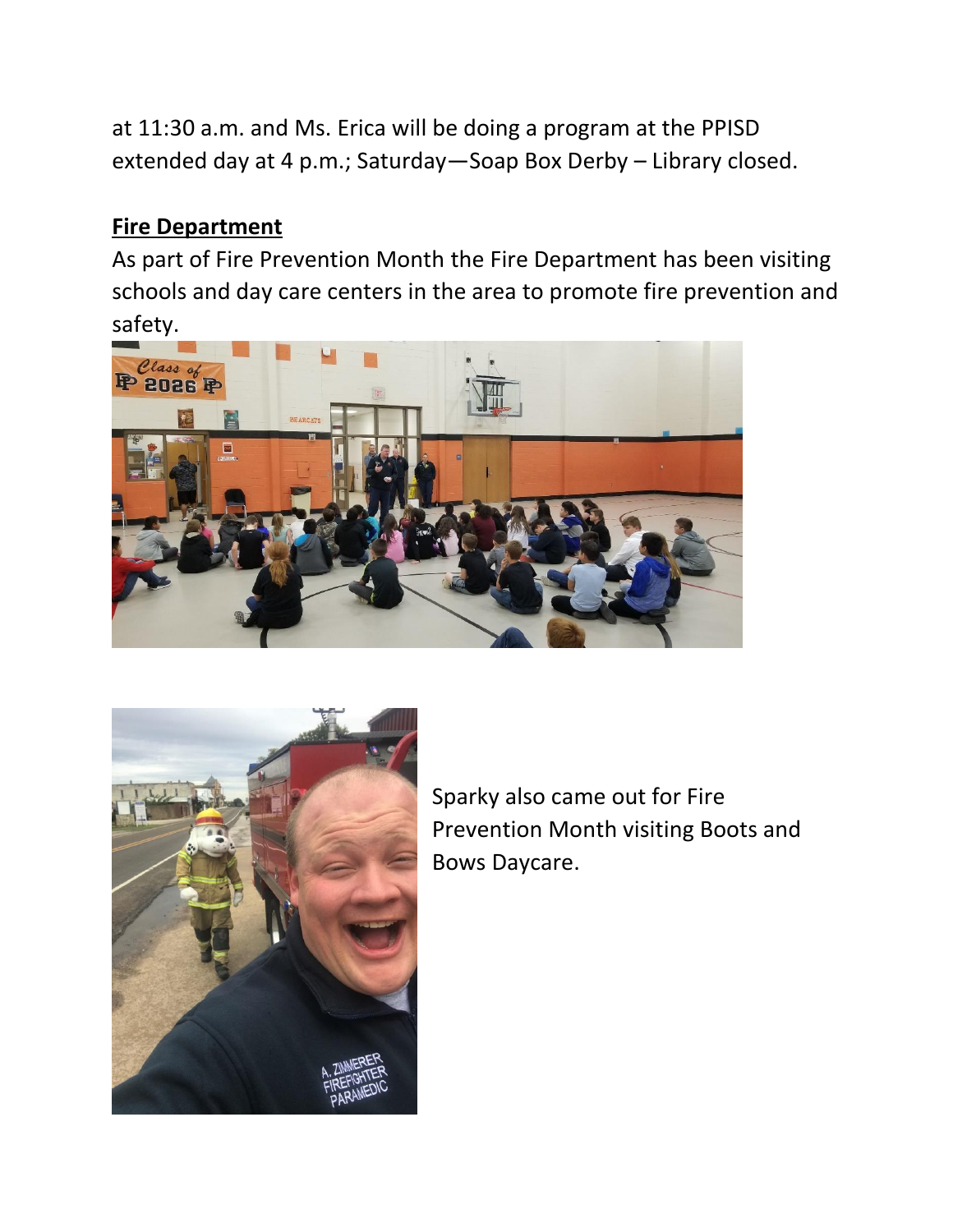The Fire Department also conducted confined space training with Public Works crews. This great teamwork that helps keep everybody safe.



#### **Public Works**

Public Works crews have been out and about addressing a number of issues this week. Below, crews put the guardrail back up at US 377 and Burks Street. We have put up temporary speed limit signs and as soon as we can get some of the mud and silt places cleaned up the street will be opened for public traffic.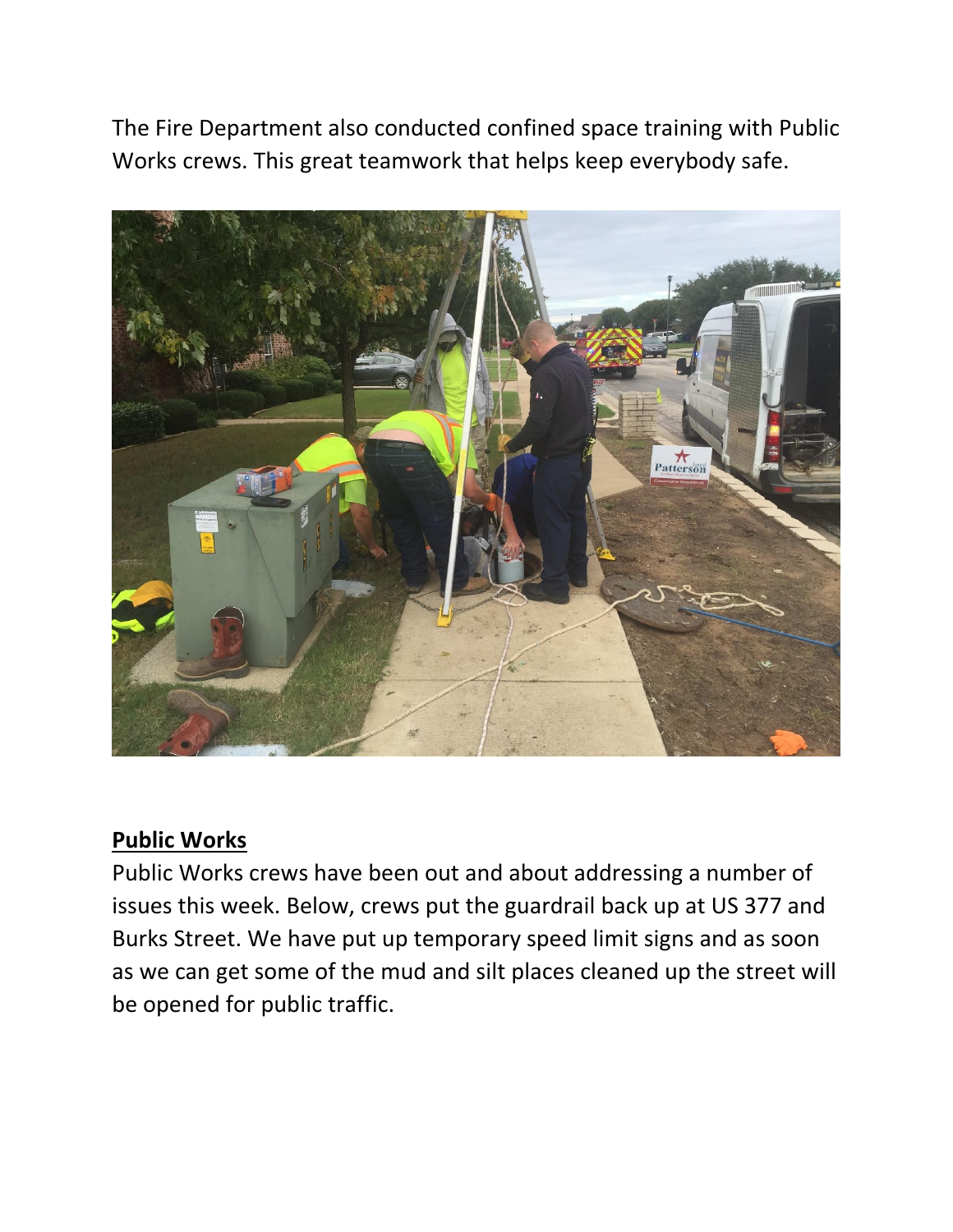

Councilmember Petty brought some drainage issues to our attention. The ditch on West Division was taken care of on Monday. Crews cleaned all of the railroad culverts down the west side of town. The intersection on North Jefferson and North Washington is a box culvert underneath the state road (Washington). The drainage at High Point drive and North Washington is also the states right of way. We would definitely like to work with TxDOT on the drainage issues along Washington and have tried to assist with drainage on Liberty Street. We asked a year ago and still have not received a response. We will reach out to them again and ask if we can assist with these areas.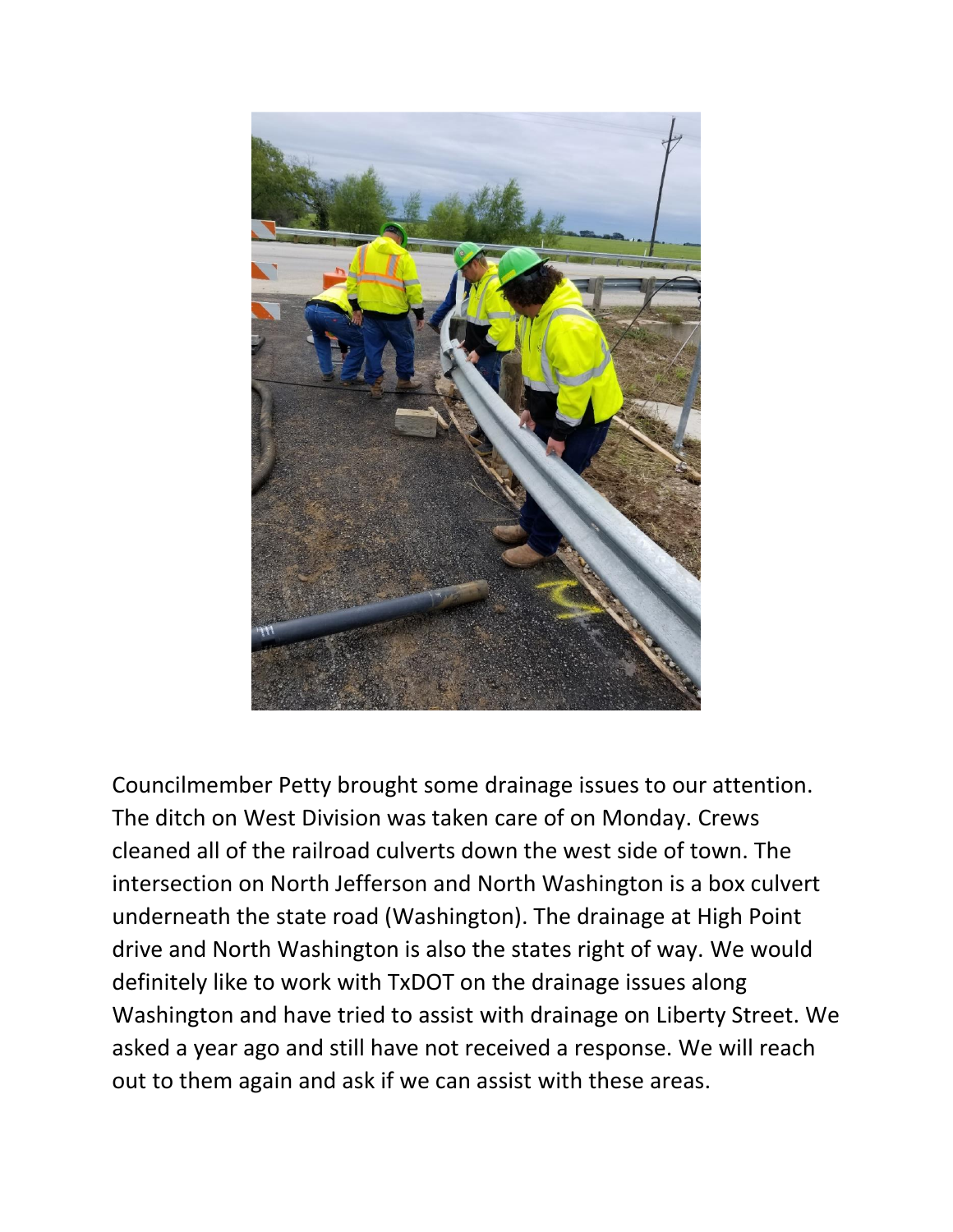## **Community Development**

The City has a number of building projects going on at any given time. The Operational Update will provide a summary each week of the various projects and a status update. A flowchart is provided with the various stages of development. A green box indicates that stage is complete, a yellow box indicates in progress, a red box indicates the project has been halted by the developer or the City and a gray box indicates the developer has not reached that phase yet.

# *Due to the rain for a second week there is no update on the development report.*



Elliot Home Renovations – 419 E. Main Street – Single-family Home – Exterior siding and trim painted.



Elliot Home Renovation – 412 and 416 E. Liberty Street – Single-family Home – Foundations poured.



Victor Nevarez – 555 E. Walcott Street – Single family Home – SFR seconds passed.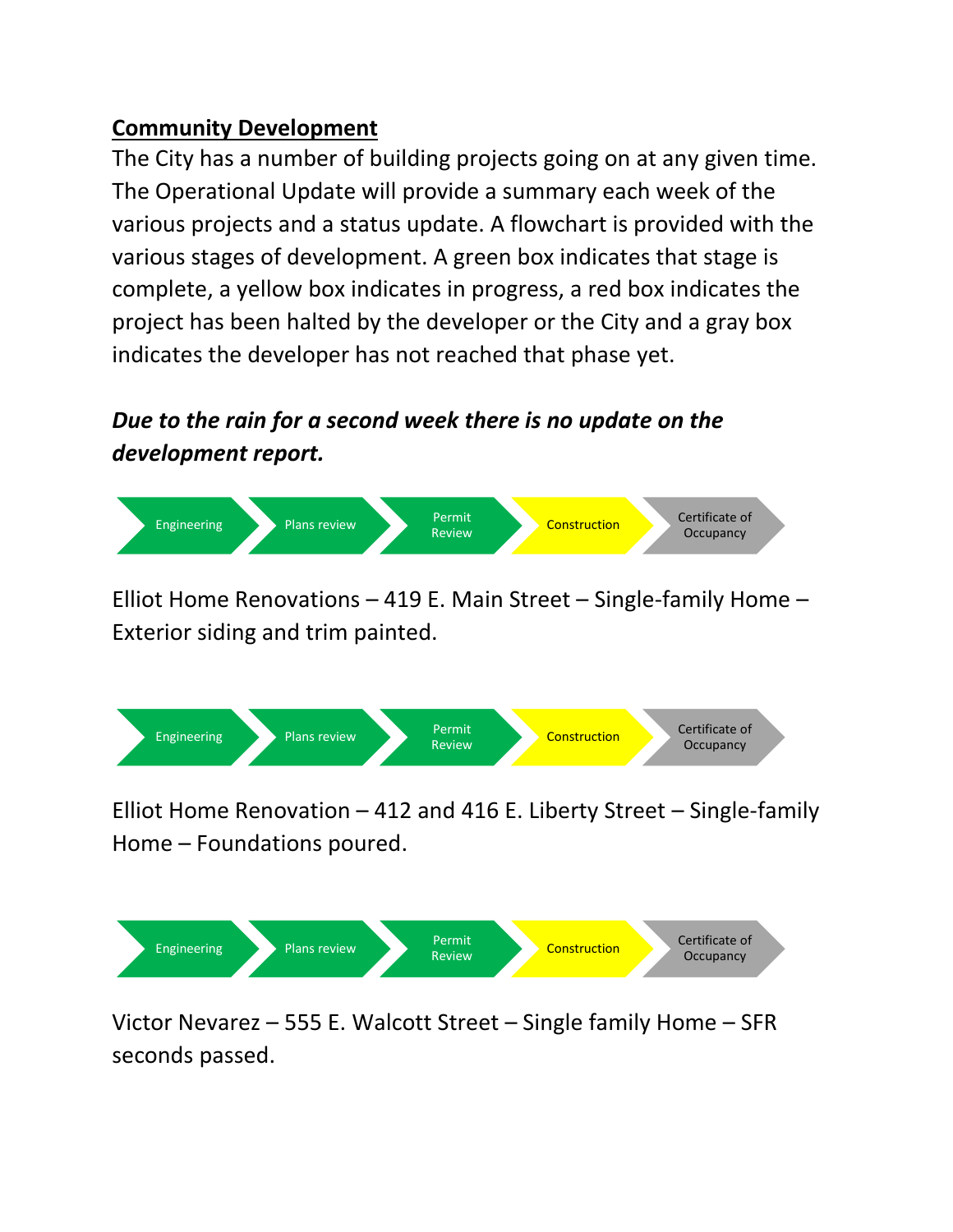

Yarborough Farms – Carol Street - Pool House – Commercial swimming pool belly steel passed.



Pelzel Barbershop – Commercial Remodel – Electrical fixtures and plumbing fixtures are being installed.



DBR Construction – 523, 519 and 507 Broad Street - New Single-Family Home – Foundation passed at 523. 519 has foundation poured. SFR seconds and insulation passed at 507.



Marco Family Investments – 712 E Walcott Street – New Single-Family Home – Yard sewer installed. Front façade bricked.



Anchor Graphics – 224 W Division – Commercial Remodel – Applying for a permit for a lift station.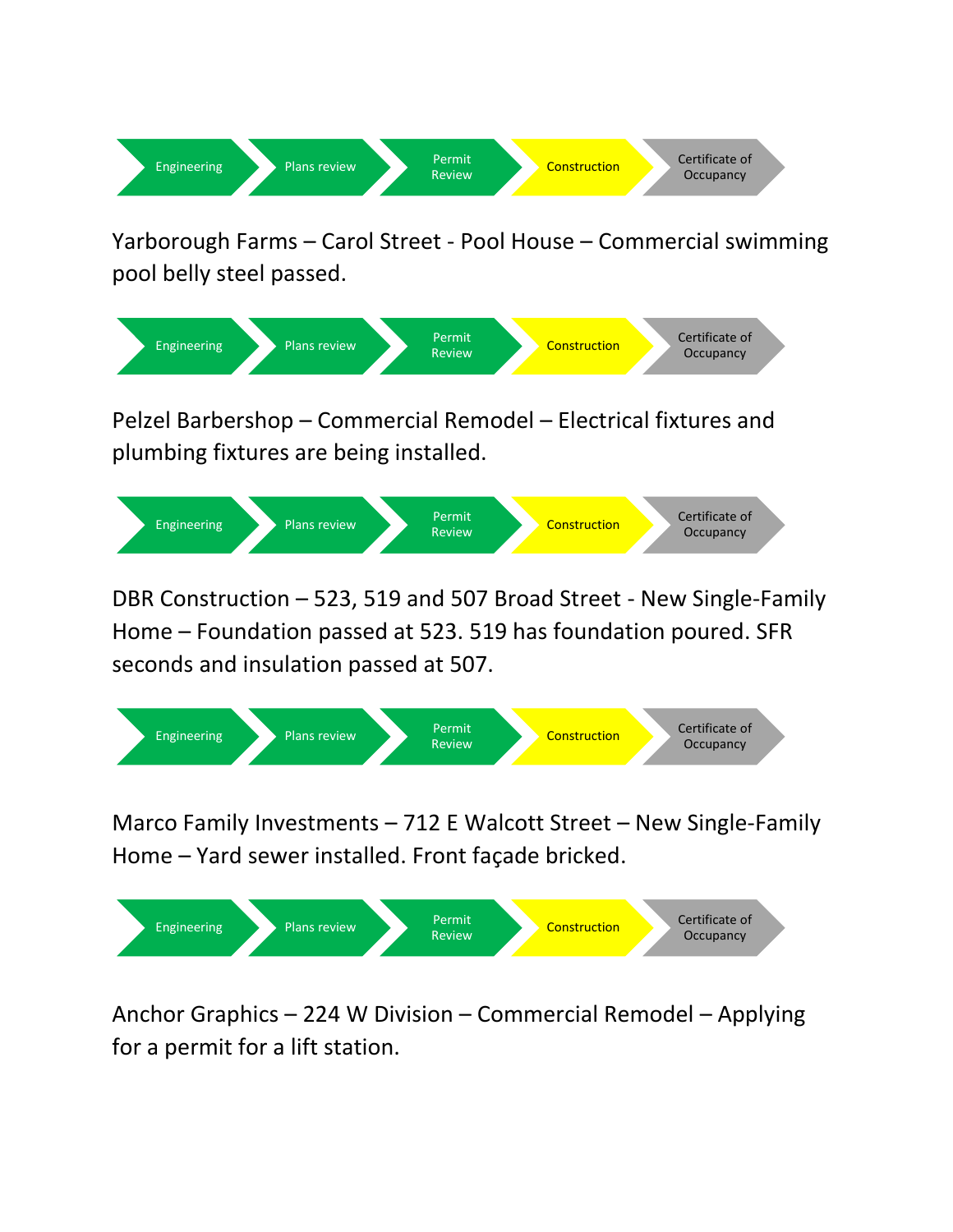

Calvin Alexander Homes – 406 Scott Lane - New Single-Family Home – Foundation inspection passed.



M&B Construction – 413 W. Holford Street – New Single-Family Home – Cabinets and trim are being installed. Driveway/approach has been poured.



Bay Point Apartments – 804 E. McDonald Drive – New Multi-Family Apartments (12 Units) – Parking lot poured. Buildings being framed.



Floyd and Kathy Koerner – 1905 N. St. James Road – New Single-Family Home – Permit has been issued and picked up.



Scott and Kathy Price – 414 E. McKinney Street – New Single-Family Home – SFR is being framed.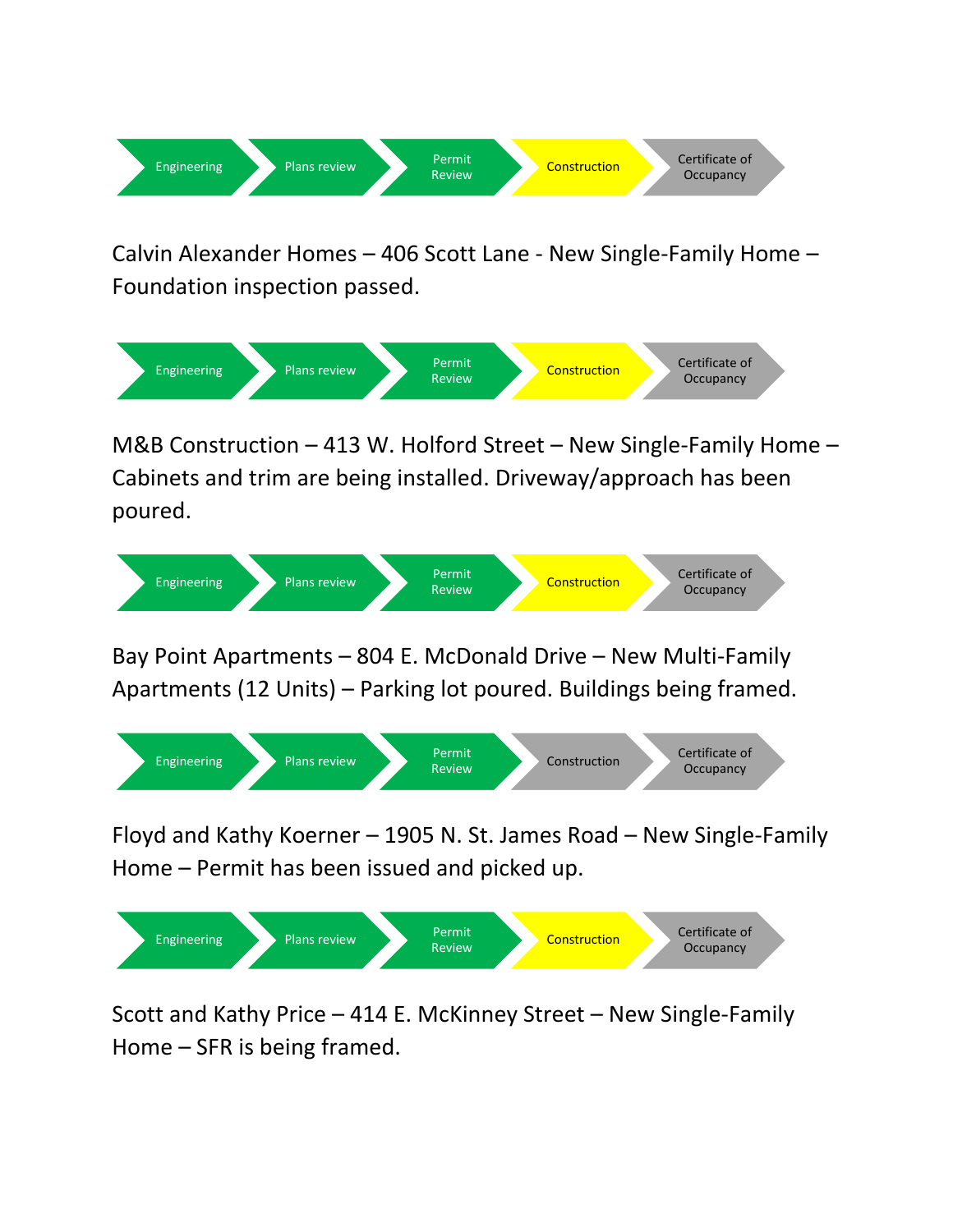

Chandler Cabinets, Inc. – 1110 J.C. Lane – New Commercial Building – Forms are being set for the foundation.



Steve and Nancy Bartel – 401 E. White Street – New Single-Family Home – SFR is being framed.



Edgar Evans Custom Homes – 760 E. Northside Drive – New Single-Family Home – SFR is being framed.



H&E Custom Homes – 500 & 504 W. Gould Street – New Single-Family Home – Forms are set for the foundation..



Greg Tomlin – 681 W. Copenhavr Street – New Single-Family Home – Forms are set for the foundation